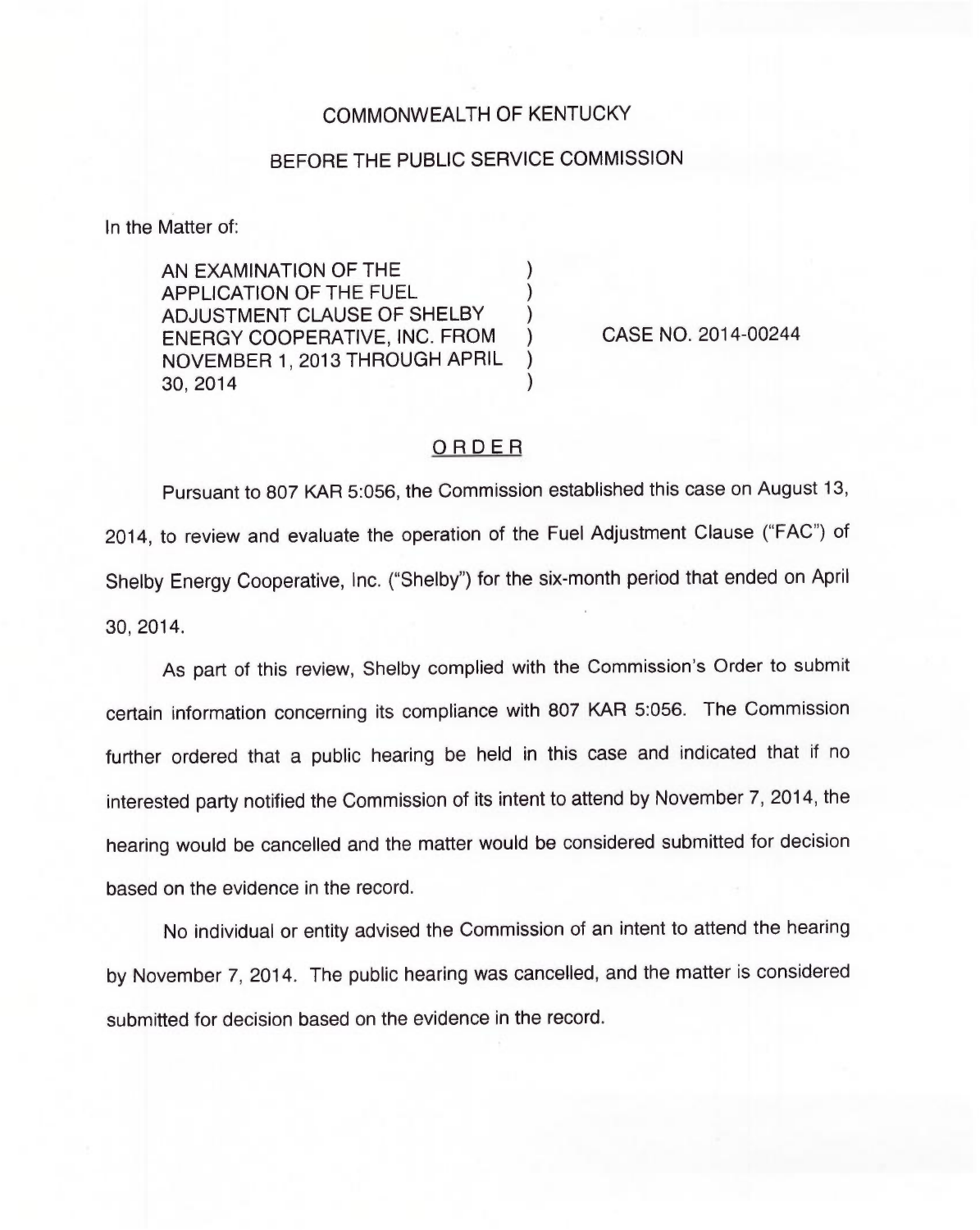The Commission, having considered the evidence in the record and being otherwise sufficiently advised, finds no evidence that Shelby has improperly calculated or applied its FAC charge.

IT IS THEREFORE ORDERED that the charges and credits applied by Shelby through the FAC for the period November 1, 2013, through April 30, 2014, are approved.

> By the Commission ENTERED **JAN 3 0 2015** KENTUCKY PUBLIC <u>SERVICE COMMISSION</u>

ATTEST: Executive Director